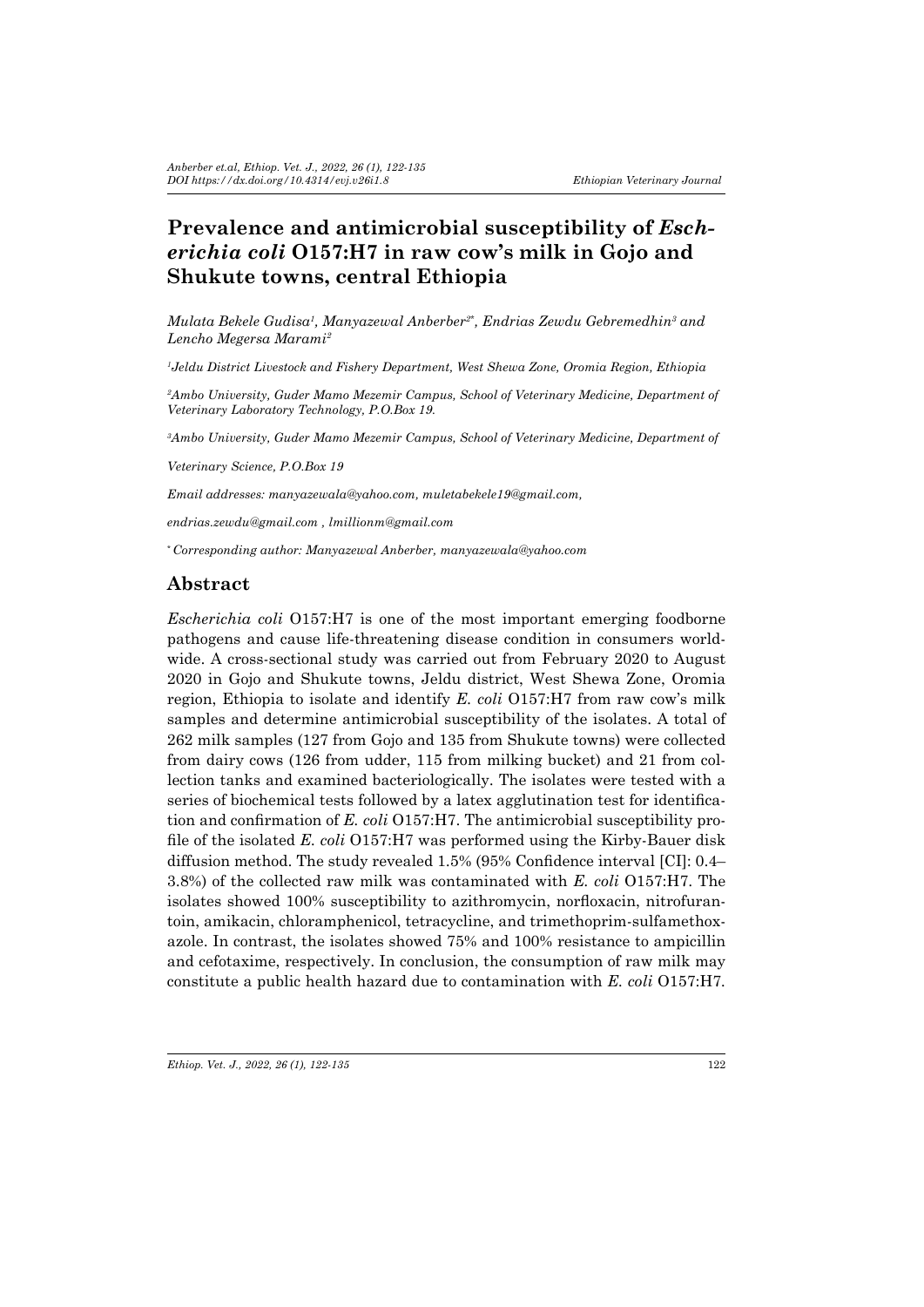*Anberber et.al,* 

Farmers and farmworkers should be trained on milk hygiene and proper milk handling practices.

**Keywords:** *Antimicrobial susceptibility; E. coli O157:H7; Ethiopia; Jeldu; Prevalence; Raw milk.*

## **Introduction**

Nutritionally, milk has been defined as the nearly perfect food, and it is considered as one of the most important diet items of society (Olatunji *et al*., 2012). However, the fluid nature of milk and its chemical composition renders it as one of the ideal media for microbial growth and multiplication (Claeys *et al*., 2013). Microbes may gain entry into raw milk directly from the feces of dairy cows, from the farm environment particularly contaminated water sources and utensils used for the storage of milk on-farm or during transportation(Eberhart, 1977). *E. coli* serotype O157:H7, known variously as enterohemorrhagic, verocytotoxin-producing, or Shiga toxin-producing organism, is one of the most commonly known bacterial pathogens in raw milk and other dairy products (Rahimi *et al*., 2012). It is transmitted to humans by consumption of contaminated foods derived from cattle, especially meat and raw milk, and person-toperson spread, particularly in family groups within households (Bavaro, 2012). Many studies have been conducted in Ethiopia to identify E. coli O157:H7 and the antimicrobial susceptibility profile of the isolates from raw milk (Disassa et al., 2017; Gemechu et al., 2017; Bedasa et al., 2018; Kanenuset al., 2018), cattle carcasses (Taye et al., 2013), sheep and goat meat (Mersha et al., 2010), feces and skin of sheep and goats (Mersha et al., 2010), yogurt and cheese (Bedasa et al., 2018). However, there is no information on the prevalence and antimicrobial susceptibility profile of E. coli O157:H7 in raw milk of cows in Gojo and Shukute towns where a large population of cattle is reared for milk. Therefore, this study was conducted to assess the prevalence of E. coli O157:H7 in raw cow's milk in Gojo and Shukute towns, and determine the antimicrobial susceptibility profile of the isolates.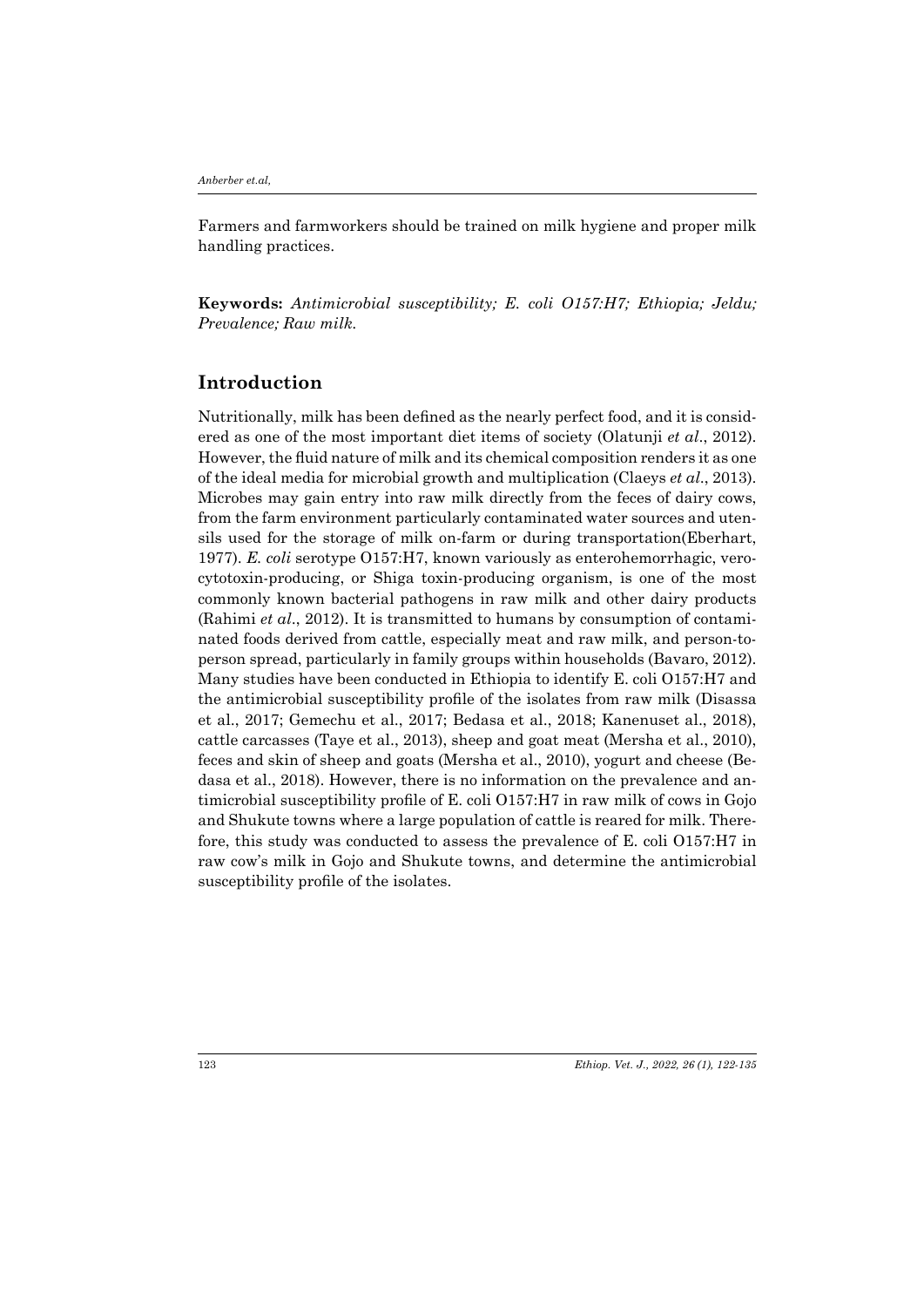### **Materials and methods**

#### **Study area**

The study was conducted in Gojo and Shukute towns of Jeldu district, West Shewa Zone, Oromia region, Ethiopia (Figure 1). Jeldu district is found at a distance of 120 km West of Addis Ababa. It is located between latitudes of 9°02' 47" to 9°15' 00" N and longitudes of 38°05' 00" to 38°12' 16" E, and the altitude of the district ranges from 1800 to 2550 meters above sea level (m.a.s.l). Jeldu district receives an average annual rainfall of 2500 mm, and the annual mean daily temperature ranges between  $17^{\circ}$ C and  $25^{\circ}$ C. The human population of Jeldu district is 202,655 of which102,796 are females and the remaining 99,859 males. The district has total cattle, sheep, goat, and equine population of 78,300, 50,450, 25,560, and 45,210,respectively (CSA, 2015).



**Figure 1. Map showing the study area where the samples were collected.**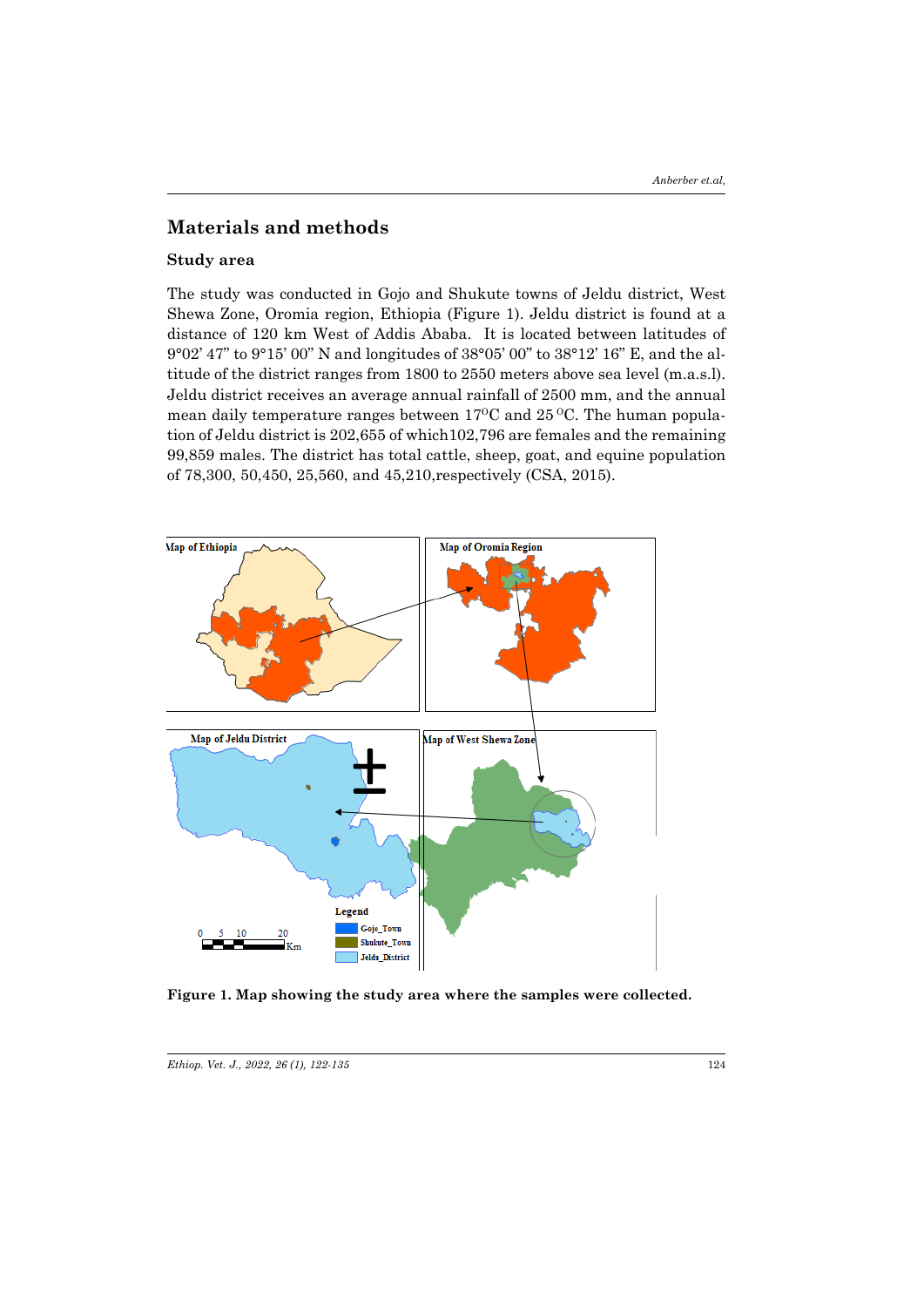#### **Study design and sample size determination**

A cross-sectional study was conducted on lactating dairy cows in Gojo and Shukute towns to estimate the prevalence, associated risk factors, and antimicrobial susceptibility of *E. coli*O157:H7. The sample size was determined according to Thrusfield (2007) with an expected prevalence of 12% (Bedasa *et al*. 2018), 95% confidence level, and desired absolute precision of 5% using the following formula.

$$
N = (\underline{Za/2}^2)^2 \frac{*P (1-P)}{d^2}
$$

WhereN is the required total sample size, *Z a/2 is the critical value at 95% certainty (1.96),* P is the expected prevalence of the organism, and d, stands for marginal error/ the desired absolute precision of 5%. Accordingly, the calculated sample size was 162; however, to increase the precision of the study the sample size was increased and set to 262.

#### **Study population**

The study population for this study includes all lactating dairy cows found in Gojo and Shukute towns. The dairy animals are managed under extensive, intensive, and semi-intensive management systems. A total of 15 dairy farms managed under intensive and semi-intensive systems and 10 herds managed under extensive management were selected from the list of all dairy farms in Gojo and Shukute towns using the simple random sampling method.

#### **Sample population**

The sample population/study unit comprises 262 lactating cows, of which, 153 were selected from the extensively managed herd, and 109were selected from the intensive and semi-intensively managed farms. The sample population was selected from the study population using the simple random sampling method (lottery technique) after the construction of a sampling frame.

#### **Sample collection and transportation**

About 15ml of raw milk sample was collected carefully into a separate sterile test tube from the teat of lactating cows, the milking buckets, and milk storage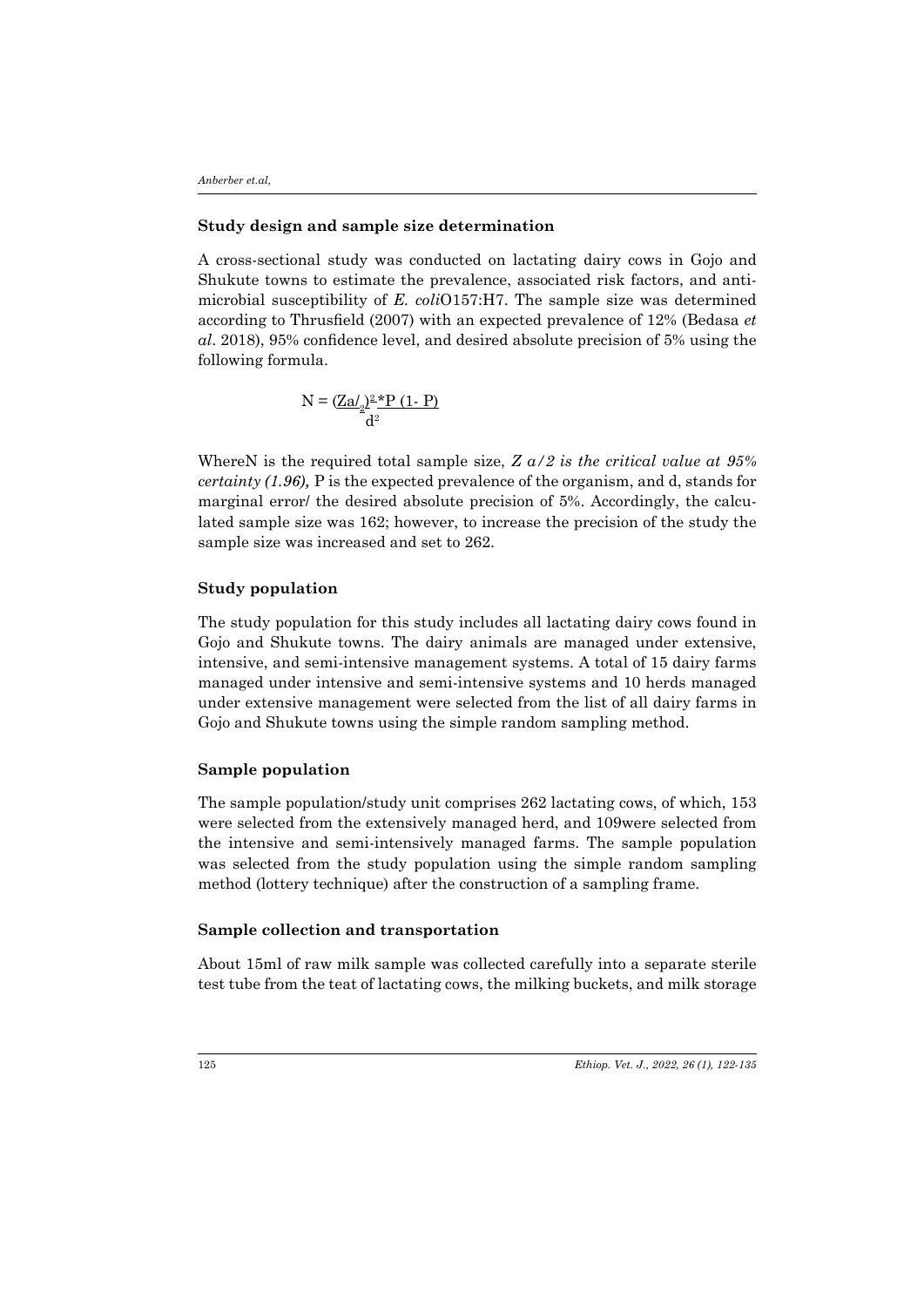tanks of the study dairy farms during the morning (7 AM) and evening (6 PM) milking sessions. The samples were then labeled, kept in an icebox containing ice, and transported to Ambo University zoonosis and food safety research laboratory. Upon arrival to the laboratory, samples were processed immediately or stored at a temperature of 4°Cuntil processed.

### **Isolation**

The refrigerated samples were thawed at room temperature for 4 to 6 hours before processing the specimen. One milliliter of each milk sample was added into nine milliliters (1: 9 ratio) of buffered peptone water (HiMedia Laboratories, India) in a test tube, homogenized for 2 minutes, and incubated at 35- 37°C for 20-24 hrs for enrichment to increase recovery of the organisms (OIE, 2016). The culture was then inoculated onto MacConkey agar (Blulux laboratories, USA) for isolation of *E. coli* and incubated aerobically at 37 °C for 24 hrs. The plates were observed for the growth of suspect *E. coli* colonies (smooth, circular, pink colonies). Specimens from the isolated colonies were picked and sub-cultured on Eosin Methylene Blue (EMB) agar (HiMedia Laboratories, India) and incubated at 37°C for 24 hrs. Bacterial colonies which show the typical characteristic greenish metallic sheen were assumed as *E.coli* (Dantebo *et al*., 2019).

Simultaneously, a specimen from the same colony was picked, stained with Gram's stain, and examined for stain and morphological characteristics using bright-field microscopy. Suspected colonies of *E. coli* (pinkish color appearance on MacConkey agar, greenish metallic sheen on EMB, and Gram-negative rods) were then inoculated on nutrient agar and incubated aerobically at 37 °C for 24 hrs for the biochemical test.

#### **Biochemical tests**

Pure colonies from the nutrient agar culture were picked and inoculated into triple sugar iron (TSI) agar (Difco, MI, USA) slant by stabbing the but and streaking the slant, and after 48 hours of incubation at 37°C, yellow slant with yellow butt, presence of gas bubbles, and absence of black precipitate in the butt was considered as indicative of *E. coli* (Radu *et al*., 1998; Dantebo *et al.,* 2019). These isolates were then subjected to indole production, methyl-red,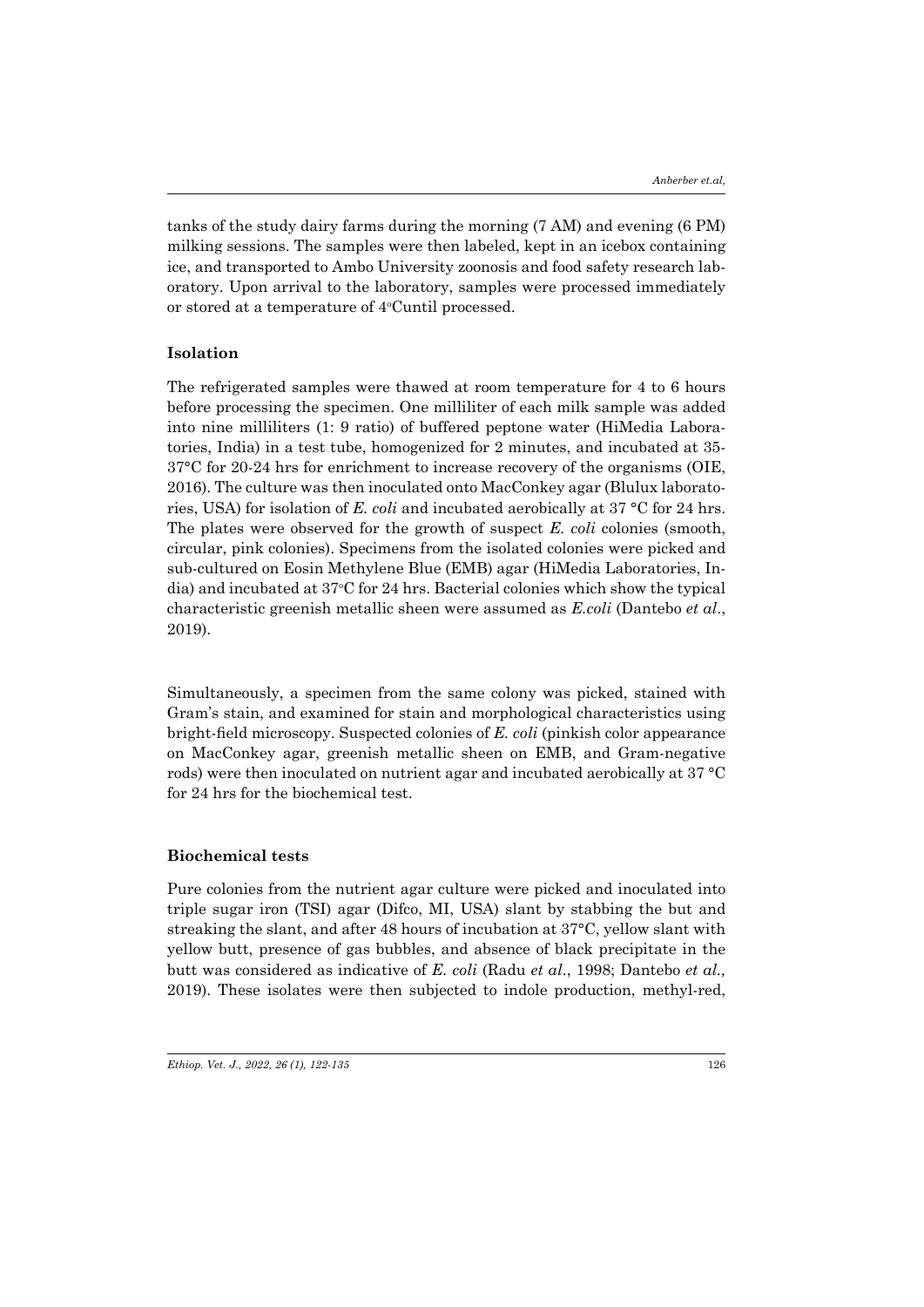Voges-Proskauer, and citrate utilization (IMViC) biochemical tests (Heuvelink *et al*., 1998; Radu *et al*., 1998; Feng and Monday, 2000; Müller *et al*., 2003). Isolates that were positive for indole and methyl red tests but negative for Voges-Proskauer and Citrate utilization tests were assumed as *E. coli* (Holt *et al*., 1994).

The identified *E. coli* isolates were further sub-cultured onto MacConkey agar with sorbitol (CRITERION, USA) and incubated at 37°C overnight. Unlike other *E. coli* strains, isolates of serotype O157:H7 do not ferment D-sorbitol, hence appearing as smooth, circular, and colorless to gray colonies with the smoky center. In contrast, most other *E. coli* strains ferment sorbitol and form pink colonies (Müller *et al*., 2003; Amenu *et al*., 2019). However, many organisms other than *E. coli* O157:H7, especially other serogroups of *E. coli* and *Proteus* spp., may not ferment sorbitol and thus may be confused with *E. coli* O157:H7 (Benard, 2008).

#### **Serological test**

All non-sorbitol fermenting colonies of *E. coli* from the McConkey-sorbitol agar were subjected to a slide agglutination test using *E. coli* O157:H7 latex test kit (Oxoid CM0813, Hampshire, UK). The latex kit consists of four components: latex test reagent, latex control reagent, and positive and negative control suspensions. The test latex consists of blue latex particles sensitized with a specific rabbit antibody against O157 somatic antigen and the control latex consists of blue latex particles sensitized with pre-immune rabbit globulin. The positive and negative controls are suspension of inactivated *E. coli* O157:H7 cells and *E. coli* O116 cells in buffer, respectively. The latex beads are coated with antibodies that bind to 0157 antigens on the test organisms, forming a visible antigen-antibody precipitate.

The latex kit was checked for its performance, by using the control suspensions and reaction of the positive control showing positive result, and then run according to the manufacturer's instructions. Briefly, a drop of latex test reagent and 0.085% sterile saline water were dispensed into the reaction card separately and a few presumptive colonies (4-5 colonies) of *E. coli* O157:H7 were taken and emulsified into the saline water on the latex card, then slowly mixed with the test latex reagent and checked by rocking in a circular motion for agglutination within one minute. Isolate showing visible agglutination by reacting with the test latex solution was further tested with the control latex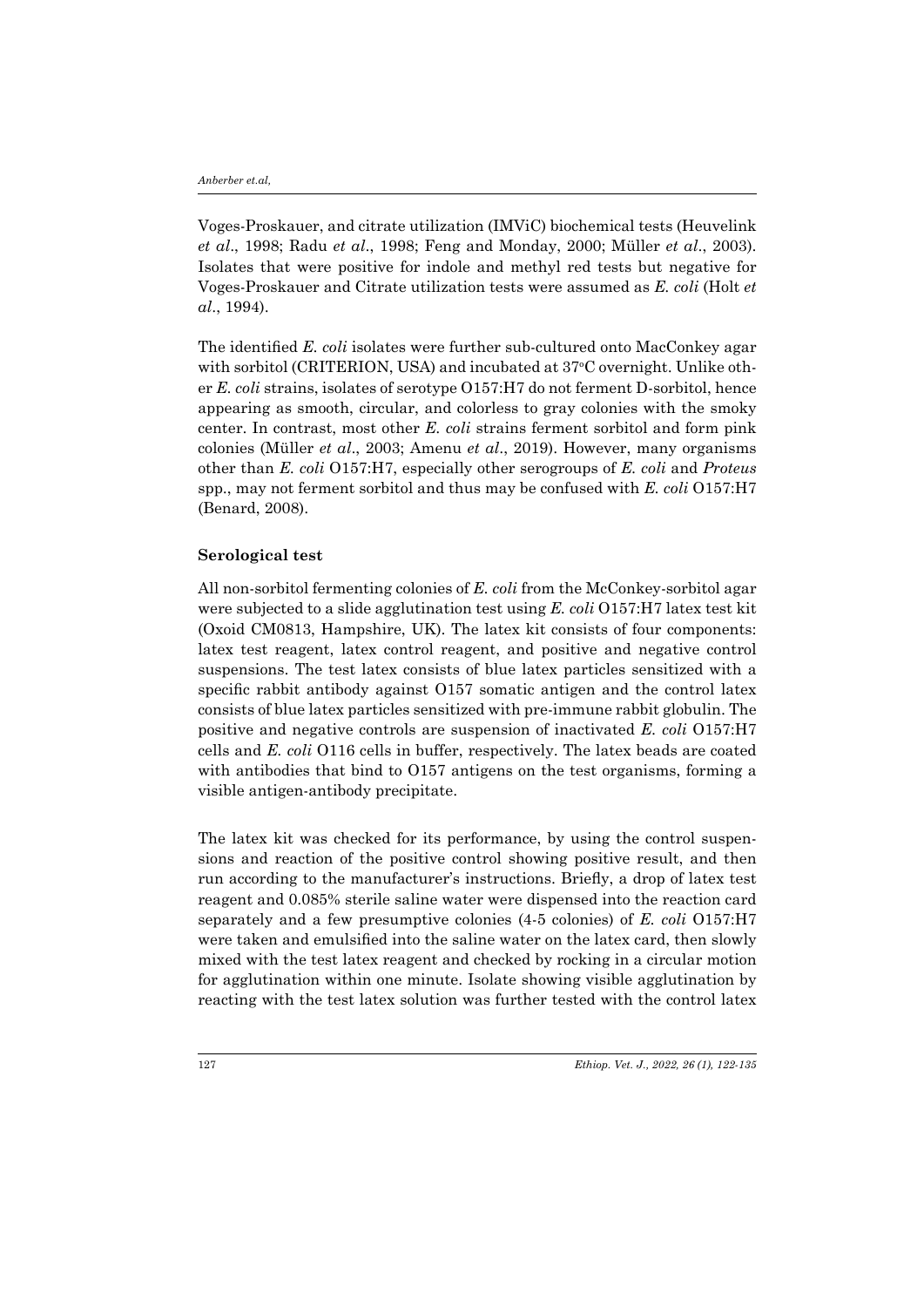reagent to ensure that the isolate is not an auto-agglutinating strain. Finally, colonies giving a precipitation reaction within one minute, but didn't react with control latex were confirmed as *E. coli* O157:H7 positive.

#### **Antimicrobial susceptibility test**

The antimicrobial susceptibility test was performed according to the National Committee for Clinical Laboratory Standards (CLSI, 2018) using the Kirby-Bauer disk diffusion method on Mueller-Hinton agar (HI Media laboratories, Mumbai, India) plates prepared according to the manufacturer's recommendation. The bacterial suspension was prepared by adding 2–4 colonies from pure fresh nutrient agar plate to a 5 ml tube containing buffered peptone water and incubated aerobically at 37 °C for 6 hrs. The turbidity of the broth culture was adjusted using sterile saline solution to McFarland 0.5 turbidity standard to obtain desired bacterial concentration (Wayne, 2009). A sterile cotton-tipped swab was immersed into the culture, rotated against the side of the tube above the fluid level to remove the excess fluid, and then swabbed in three directions uniformly on the surface of Mueller-Hinton agar plates. After the plates dried, antibiotic disks were placed on the inoculated plates using sterile forceps. The standard reference strain of *E. coli* ATCC 25922 was used as the control strain.

The antibiotic disks (ampicillin 10μg, gentamycin 10μg, azithromycin30µg, tetracycline30μg, norfloxacin 10µg, chloramphenicol30μg, nitrofurantoin 300µg, trimethoprim-sulfamethoxazole 25µg, cefotaxime 30µg, amikacin 30µg, and nalidixic acid 30µg)were selected based on their potential public health importance, availability of the antimicrobial disks during the research work and the recommendations of the guideline of antimicrobial susceptibility testing (CLSI, 2018). The antibiotic disks were gently pressed onto the Mueller-Hinton agar plates to ensure firm contact with the agar surface and incubated at 37 °C for 16–18 hrs. Finally, the zone of inhibition around the discs was measured to the nearest millimeter using a ruler, and the isolates were classified as susceptible (S), intermediate (I), or resistant (R) based on the critical points recommended by CLSI (CLSI, 2018).

The isolates showing resistance to three or more antimicrobial subclasses were considered as multiple drug-resistant (MDR)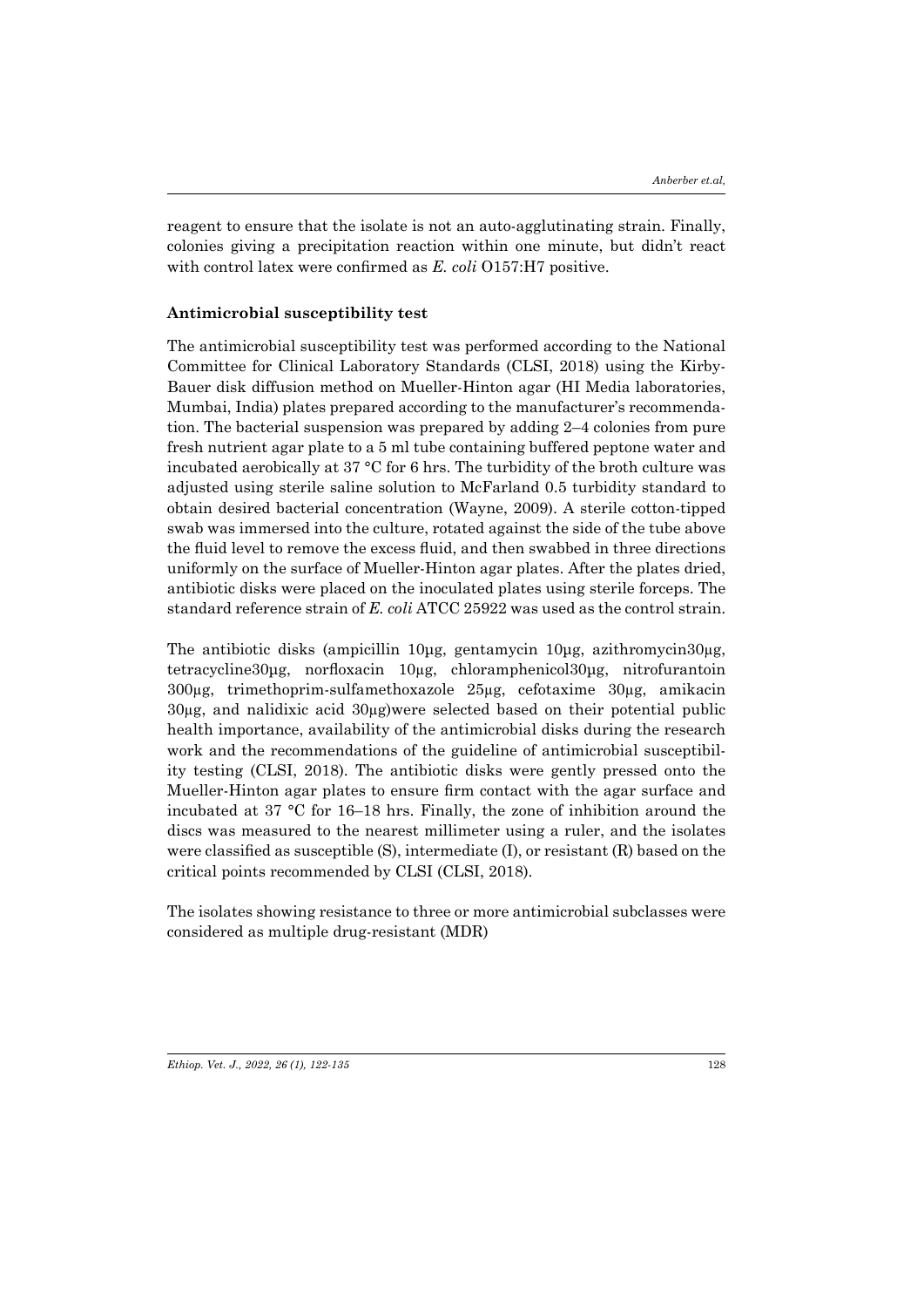# **Ethical consideration**

The ethical clearance for the study was obtained from the Research Ethical Committee of the College of Agriculture and Veterinary Science of Ambo University, Reference number ASREC/015/Oct.20/2019 Issued on October 20/ 2019.

#### **Data management and analysis**

All data generated in this study were entered into the Windows Microsoft Excel spreadsheet and exported to STATA Version 11.0 software (STATA corp. College Station, Texas, USA) for analysis. Descriptive statistics (frequency tables) were used to summarize the prevalence of *E. coli* O157 and the findings of the antimicrobial sensitivity test.

## **Results**

#### **Prevalence of** *E. coli* **O157:H7 in raw milk**

Out of the 262 raw milk samples examined, 65 (24.8%) were positive for *E. coli*. Of the *E. coli* positive samples, four samples tested positive for *E. coli* O157:H7 resulting in an overall prevalence of 1.5% (95% CI: 0.4– 3.8%). Based on the source of samples examined the prevalence of *E. coli* O157:H7 in milk sampled from collection tanks was 9.52% (95% CI: -4.17-23.22) and the prevalence in milk sampled from buckets was1.74% (95% CI: -0.69-4.16), whereas milk sampled directly from the udder was found to be free of *E. coli* O157:H7.

#### **Antimicrobial susceptibility**

An antimicrobial susceptibility test was carried out on four *E. coli* O157:H7 isolates using eleven antibiotic drugs. Results of the study showed that all of the four isolates (100%) were highly susceptible to azithromycin, norfloxacin, nitrofurantoin, amikacin, chloramphenicol, tetracycline, nalidixic acid, and trimethoprim-sulfamethoxazole, while, all of them (100%) were seen to be intermediately susceptible to gentamycin. Seventy-five percent (3/4) of the *E. coli* O157:H7 isolates were seen to be highly resistant against ampicillin, similarly, all (100%) of the four isolates demonstrated a high level of resistance(100%) against cefotaxime. Out of the 4 *E. coli* O157:H7 isolates examined, none were resistant to three or more antimicrobials (Table 1).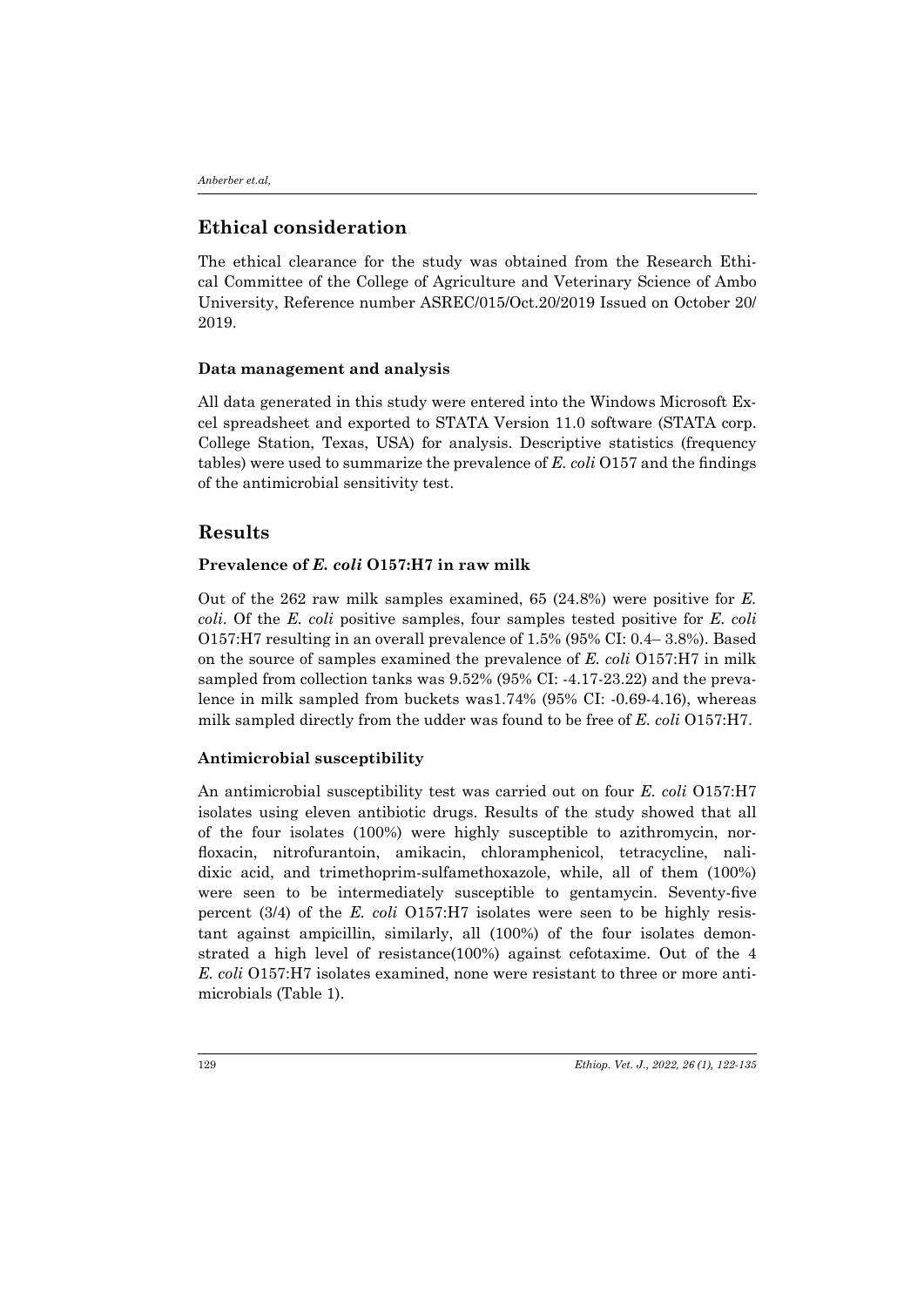| Antimicrobial agent and<br>their concentration | Susceptible | Intermediate | Resistant  |
|------------------------------------------------|-------------|--------------|------------|
| Amikacin 30 μg                                 | $4(100\%)$  | $0(0\%)$     | $0(0\%)$   |
| Ampicillin $10 \mu$ g                          | $0(0\%)$    | 1 (25%)      | 3 (75%)    |
| Azithromycin 30 µg                             | $4(100\%)$  | $0(0\%)$     | $0(0\%)$   |
| Cefotaxime30 µg                                | $0(0\%)$    | $0(0\%)$     | $4(100\%)$ |
| Chloramphenicol 30 µg                          | $4(100\%)$  | $0(0\%)$     | $0(0\%)$   |
| Gentamycin 10 µg                               | $0(0\%)$    | $4(100\%)$   | $0(0\%)$   |
| Nalidixic acid 30 µg                           | $4(100\%)$  | $0(0\%)$     | $0(0\%)$   |
| Nitrofurantoin 300 µg                          | $4(100\%)$  | $0(0\%)$     | $0(0\%)$   |
| Norfloxacin10 $\mu$ g                          | $4(100\%)$  | $0(0\%)$     | $0(0\%)$   |
| Tetracycline 30 µg                             | $4(100\%)$  | $0(0\%)$     | $0(0\%)$   |
| Trim-sulfamethoxazole 25µg                     | $4(100\%)$  | $0(0\%)$     | $0(0\%)$   |

**Table 1. Antimicrobial susceptibility test results of** *E. coli* **O157:H7 isolated from raw milk in the study area**

# **Discussion**

This study was conducted to estimate the magnitude of *E. coli* O157:H7 in raw milk of cows and to determine the susceptibility of the isolates to eleven antimicrobials in Gojo and Shekute towns. The findings of the study showed an overall *E. coli* O157:H7 prevalence of 1.5% which was slightly lower than the prevalence report of 2.9% by Disassa *et al.* (2017) and the 2.4% prevalence stated by Amenu *et al.* (2019). The current prevalence, 1.5%, was by far much lower than the report of 10.4% prevalence by Mekuria and Beyene (2014), 12% by Bedasa *et al*. (2018), and 43.8% prevalence by Ranjbar *et al*. (2018). The lower prevalence observed in this study could be due to better hygienic practices in the farm and milking environment acquired through experience and/or training by the community of the current study area. It could also be due to the low prevalence of the bacteria in the animals. In general, the observed differences in the prevalence of *E. coli* O157:H7 between this and the other studies as well as among the different studies cited above might be attributed to different factors contributing to the contamination of raw milk, such as herd size, management, and husbandry situations, hygienic condition of the dairy farms and milking utensils, hygienic practices before and after milking, hygiene of the feed and water, disinfection customs of farms and bacterial load of the farm environment. (Ashenafi *et al.,* 2020).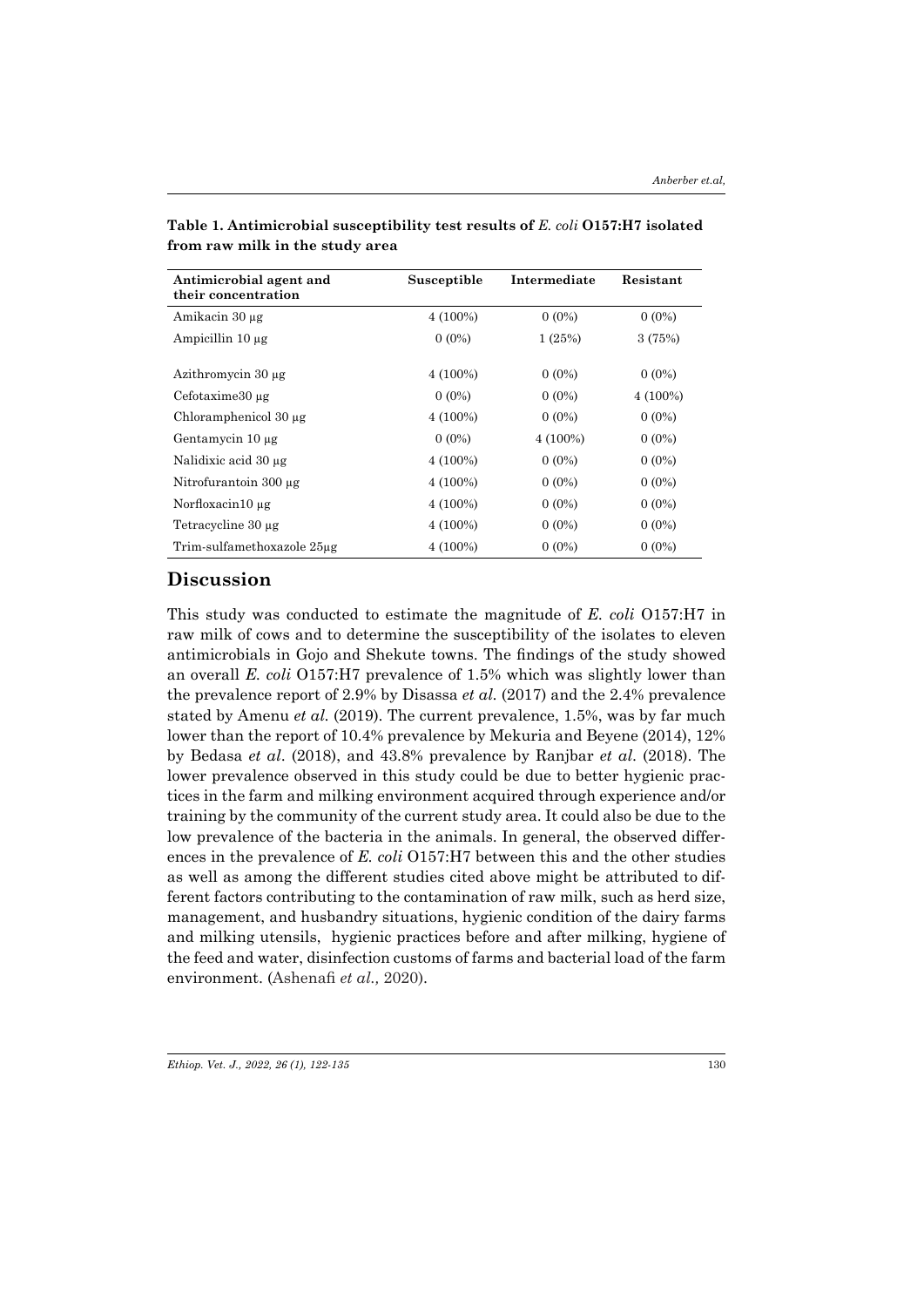Results of the current study showed that all of the*. coli* O157:H7 isolates were highly susceptible to azithromycin, norfloxacin, nitrofurantoin, amikacin, tetracycline, trimethoprim-sulfamethoxazole, and chloramphenicol. These results were in agreement with previous reports by Bekele *et al*. (2014) and Beyi *et al.*  (2017) from Ethiopia. The high susceptibility observed for these drugs might be due to their infrequent veterinary use, implying that such antibiotics can potentially be engaged to treat *E. coli* O157:H7 infections in humans in the study area. On contrary, a study from Asosa town, Ethiopia, reported 81.8%resistant strains to tetracycline, 54.5% to norfloxacin, and 27.3% resistant strains to trimethoprim-sulfamethoxazole (Disassa *et al.,* 2017). Similarly, a report from Saudi Arabia showed resistant *E. coli* O157: H7 strains to nalidixic acid (Naser and Wabel, 2007).

All of the *E. coli* O157: H7 isolates in the present study were found to be resistant to cefotaxime which was in agreement with the report of Naser and Wabel (2007) from Saudi Arabia. This study also showed that 75% of the isolates were resistant to ampicillin, which is in agreement with the findings of Atnafie *et al*. (2017) from Ethiopia. Aynadis and Aweke (2020) reported a higher resistance rate (100%) to ampicillin from Ethiopia. This high level of resistance to ampicillin might be due to its frequent use in the study area in the public health sector. The high prevalence of antimicrobial resistance of E*. coli* O157:H7 strains might be due to inappropriate use of the drugs, under dosage, or usage of the same type of antibiotics for a long time, for either therapeutic or prophylactic or both purposes, in an area.

The use of antibiotics in the treatment of *E. coli* O157:H7 infection is controversial, since antimicrobial therapy may increase the risk of the development of hemolytic uremic syndrome (Molbak *et al*., 2002). However, an antimicrobial susceptibility test is necessary for better response (Quinn *et al*., 2011).

### **Conclusions**

The current study finding demonstrateda1.5% prevalence of *E. coli* O157: H7 in raw milk of dairy cattle in Gojo and Shukute towns, Jeldu district of West Shewa Zone, Ethiopia. Given the low infective dose of *E. coli* O157: H7, and the deep-rooted tradition of consuming raw milk by the local community, even the current low prevalence should be considered as an important public health hazard. The resistant *E. coli* O157: H7 strains against ampicillin and cefo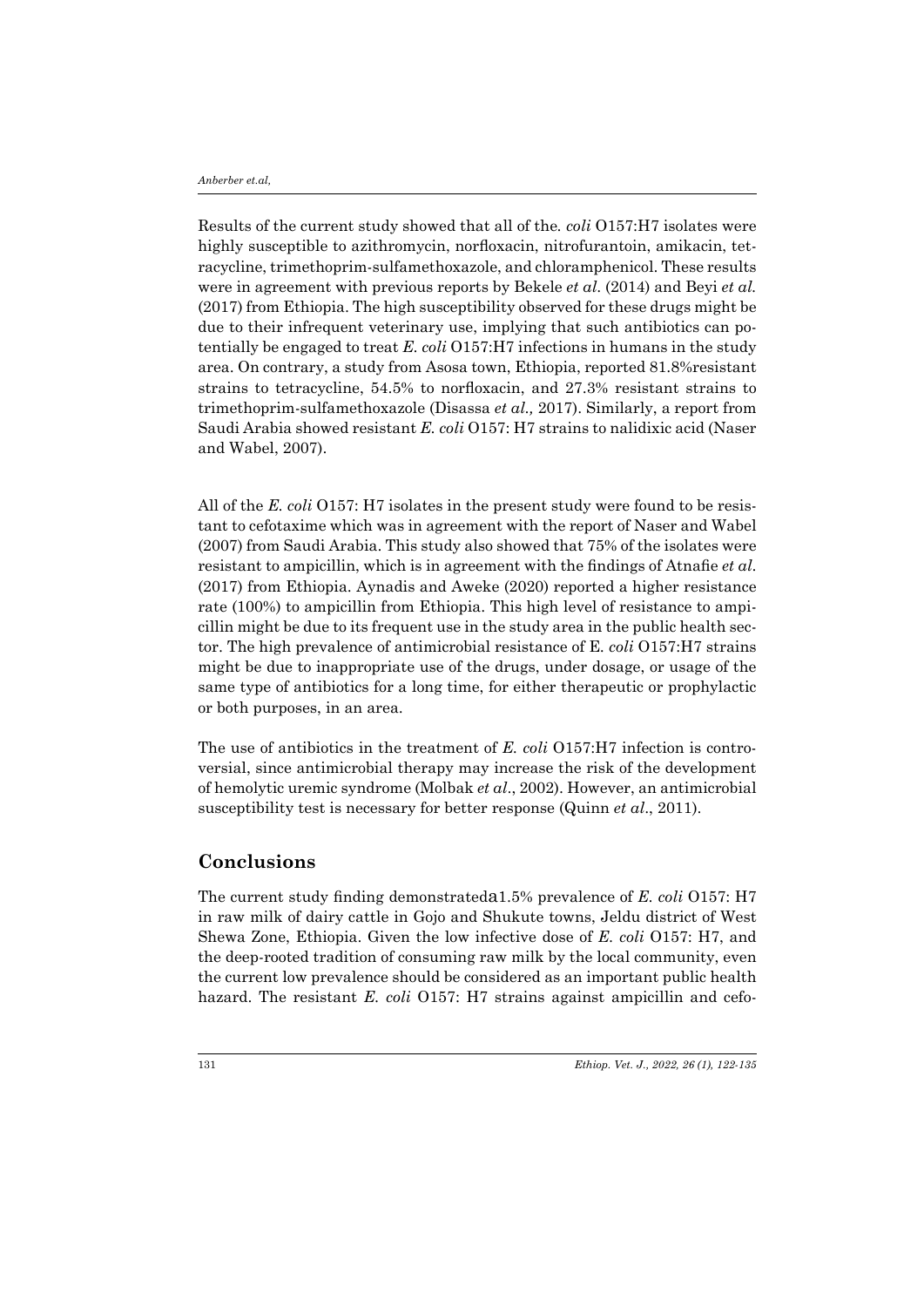taxime could pose a serious threat to public health in the study area. Proper hygienic handling of milk and consumption of boiled or pasteurized milk are recommended to reduce the public health risk of *E. coli* O157: H7 in the study area.

# **References**

- Amenu, K., Delia, G., Shemsu, N., and Barbara, W., 2019.Bacteriological quality and safety of ready-to-consume milk and naturally fermented milk in Borana pastoral area, Southern Ethiopia. *Trop. Anim. Health Prod*., 51, 2079-2084.
- Ashenafi, A., Dereje E., and Haben, F., 2020. Isolation and antimicrobial susceptibility profile of *Escherichia coli* O157:H7 from raw milk of dairy cattle in Holeta district, central Ethiopia**.** *Int. J. Microbiol.,* 2020, Article ID 6626488, 8 pages https://doi. org/10.1155/2020/6626488
- Atnafie, B., Paulos, D., Abera, M., Tefera, G., Hailu, D., Kasaye, S., and Amenu, K., 2017. Occurrence of *Escherichiacoli* O157:H7 in cattle feces and contamination of carcass and various contact surfaces in abattoir and butcher shops of Hawassa, Ethiopia. *BMC Microbiol*., 17, 24. DOI 10.1186/s12866-017-0938-1.
- Aynadis, T. and Aweke, E., 2020. Isolation, identification, and antimicrobial susceptibility profile of *E.coli* O157: H7 from fish in Lake Hawassa, Southern Ethiopia. *Life Sci. J.,* 17(2), 64-72.
- Bavaro, M.F., 2012. *E. coli* O157:H7 and other toxigenic strains: the curse of global food distribution. *Curr. Fungal Infect. Rep.*, 14, 317-323.
- Bedasa, S., Daniel, S., Ashebr, A. and Tesfanesh, M., 2018. Occurrence and antimicrobial susceptibility profile of *Escherichiacoli* O157:H7 from food of animal origin in Bishoftu town, Central Ethiopia. *Int. J. Food Contam*., 2.https://doi.org/ 10.1186/ s40550-018-0064-3.
- Bekele, T., Zewede, G., Tefera, G., Feleke, A. and Zerom K., 2014.*Escherichia coli* O157:H7 in raw meat in Addis Ababa, Ethiopia: prevalence at an abattoir and retailers and antimicrobial susceptibility. *Int. J. Food Contam*., 1, 4.
- Benard, O.A., 2008. Prevalence of *Escherichia coli* O157:H7 in water and meat and meat products and vegetables sold in the Eastern Cape Province of South Africa and its impact on the diarrhoeic conditions of HIV/AIDS patients. A Ph.D. dissertation (Unpublished), Faculty of Science and Agriculture at the University of Fort Hare, Pp 127.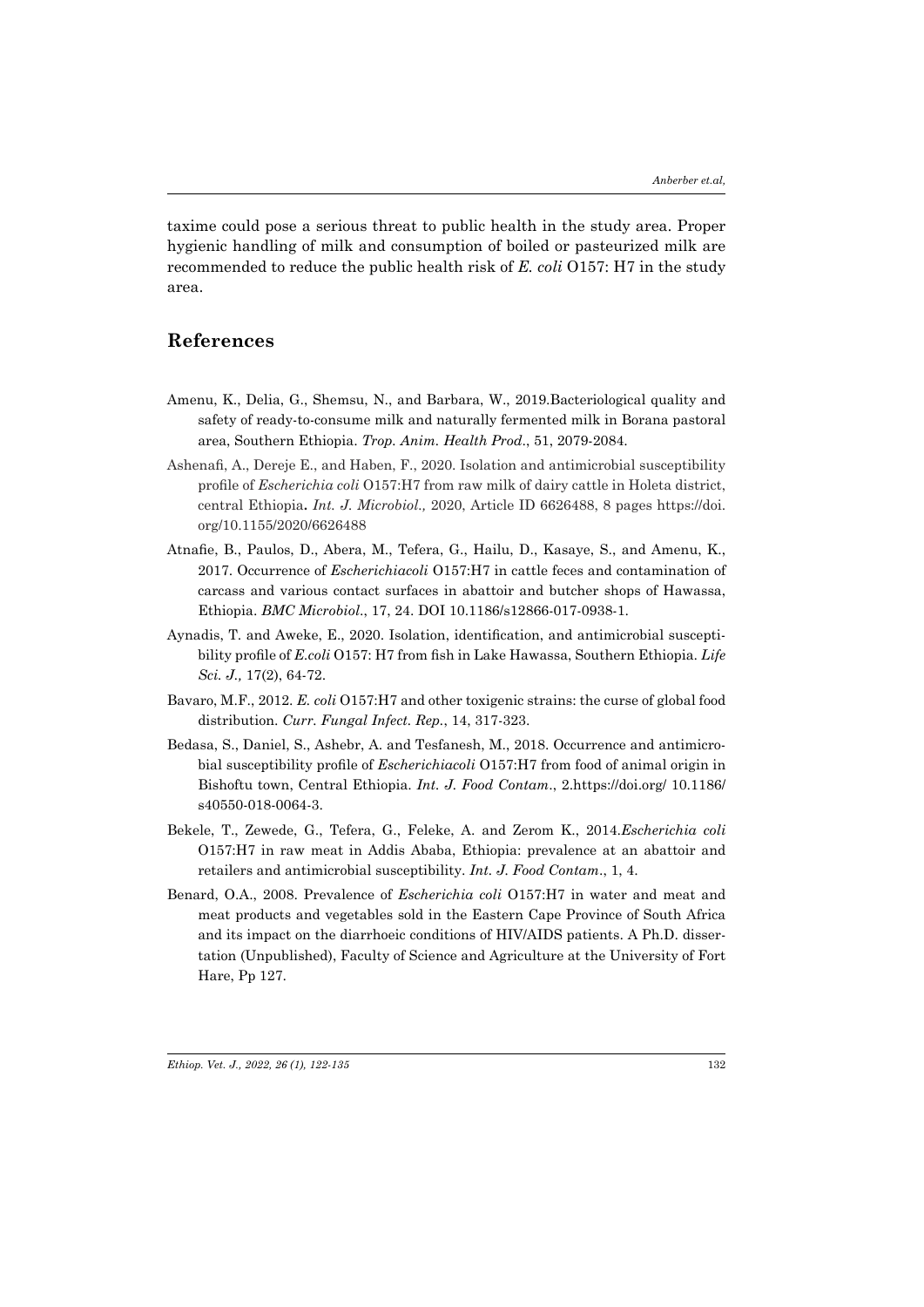- Beyi, A., Akafete, T., Ephrem, T., Asdesach, T., Tadele, G., Tamirat, K., et al., 2017. Prevalence and antimicrobial susceptibility of *Escherichia coli* O157 in beef at butcher shops and restaurants in central Ethiopia. *BMC Microbiol*., 17, 49. https:// doi.org/10.1186/s12866-017-0964-z.
- Claeys, W., Cardoen, S., Daube, G., De Block, J., Dewettinck, K. and Dierick K., 2013. Raw or heated cow milk consumption: Review of risks and benefits. *Food Control*, 31, 251-262.
- CLSI, 2018. Performance Standards for Antimicrobial Susceptibility Testing. 28th ed. CLSI supplement M100. Wayne, PA: Clinical and Laboratory Standards Institute.
- CSA, (Central Statistical Agency) 2015.Cities and Towns [Online]. Available: https:// www.citypopulation.de/Ethio-pia.html [Accessed October 30, 2019].
- Dantebo, D., Beyene, T. and Furgasa, W. 2019. Isolation, identification, and antimicrobial susceptibility testing of *Escherichia coli* from intensive dairy farms in Modjo and Adama, Central Ethiopia. *Int. Inven. Sci. J*., 3(9), 687-704.
- Disassa, N., Sibhat, B., Mengistu, S., Muktar, Y. and Belina D., 2017. Prevalence and antimicrobial susceptibility pattern of *E. coli* O157:H7 isolated from traditionally marketed raw cow milk in and around Asosa town, western Ethiopia. *Vet. Med. Int*., 7, 1-7.
- Eberhart, R.J., 1977. Coliform Mastitis. *J. Am. Vet. Med. Assoc*., 170, 1160-1163.
- Feng, P. and Monday, S.R., 2000. Multiplex PCR for detection of trait and virulence factors in enterohemorrhagic *Escherichia coli* serotypes. *Mol. Cell Prob*., 14, 333-337.
- Gemechu, T., Yunus, H.A., Soma, M., and Amare, B., 2017. Bovine mastitis: Prevalence, isolation, and identification of major bacterial pathogens in selected areas of Bench Maji Zone, Southwest Ethiopia. *J. Vet. Med.Anim. Health*, 11, 30-36.
- Heuvelink, A.E., Van Den Biggelaar, J.T.M., Zwartkruis-nahuis, R.G., Herbes, R., Huyben, N., Nagelkerkr, W.J.G. et al., 1998. Occurrence of verocytotoxin producing *Escherichia coli* O157:H7 on Dutch dairy farms. *J. Clin. Microbiol*., 36(12), 3480- 3487.
- Holt, J.G., Staley, J.T., Bryant, M.P. and Phennig, N., (eds). (1994). Bergey's Manual of Systematic Bacteriology, 9thed, vol. 3. Williams & Wilkins, Baltimore.
- Kanenus, D., Abriham, K., Nigus, A. and Yobsan, T., 2018.Isolation, identification, and antimicrobial susceptibility test of mastitis-causing bacteria at Holeta Agricultural Research Center Dairy Farms. *Int. J. Anim. Sci. Technol*., 2, 6-13.
- Mekuria, A. and Beyene, T., 2014. Zoonotic bacterial pathogens isolated from food of bovine in selected Woredas of Tigray, Ethiopia. *World Appl. Sci. J.,* 31, 1864-1868.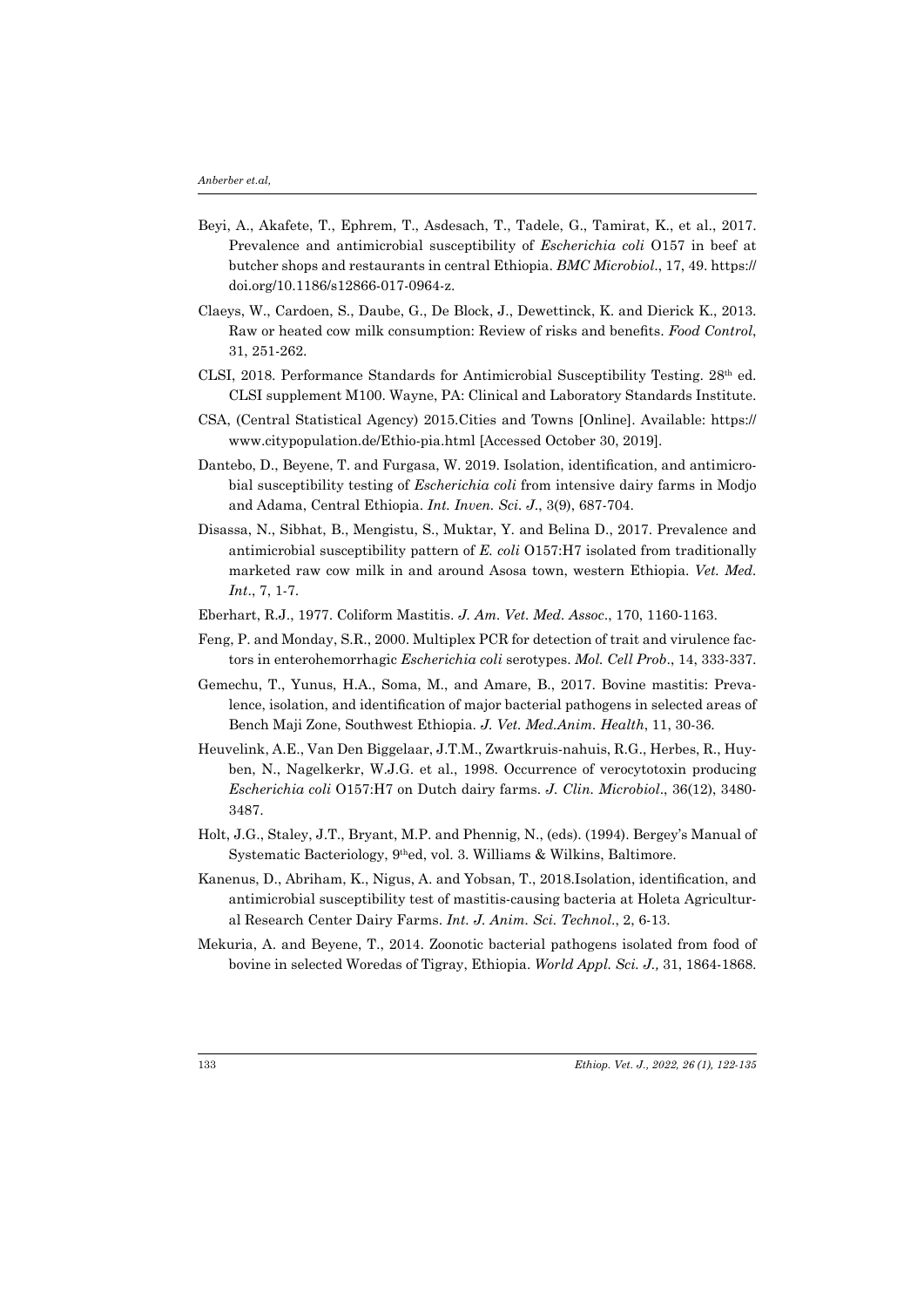- Mersha, G., Asrat, D., Zewde, B.M. and Kyule, M., 2010. Occurrence of *Escherichia coli* O157:H7 in feces, skin, and carcasses from sheep and goats in Ethiopia*. Lett. Appl. Microbiol*., 50, 71-76.
- Molbak, K., Mead, P.S. and Griffin, P.M., 2002. Antimicrobial therapy in patients with *Escherichiacoli* O157:H7 infection. *J. Am. Med. Assoc.,* 288(8), 1014-1016.
- Müller, E.E., Grabow, W. and Ehlers, M.M., 2003. Immunomagnetic separation of *Escherichia coli* O157:H7 from environmental and wastewater in South Africa. *Water SA*, 29, 427-432.
- Naser, A. and Wabel, A., 2007. Antibiotic susceptibility of *E. coli* O157:H7 isolated from the beef burger. *Bull. Pharm. Sci*., 30, 131-134.
- OIE, 2016. Verocytotoxigenic *Escherichia coli*. In: World Organization for Animal Health. Manual of Diagnostic Tests and Vaccines for Terrestrial Animals. Paris: OIE; 2016.
- Olatunji, E.A., Jubril, A.E., Okpu, E.O., Olafadehan, O.A., Ijah, U.J. and Njidda, A.A., 2012. Bacterial assessment and quality analysis of raw milk sold in Gwagwalada area council of the Federal Capital Territory (FCT) Abuja, Nigeria. *Food Sci. Qual. Manag*.., 7, 2012.
- Quinn, P.J., Markey, B.K., Leonard, F.C., Fitz Patric, E.S., Fanning, S. and Hartigan, P.J., 2011. Veterinary Microbiology and Microbial Disease. 2nd Ed., Wiley-Blackwell, State Avenue, Ames, Iowa 50014-8300, USA; Pp. 111-226.
- Radu, S., Shahilah, A.M., Gulam, R., Zainori, A., Tadaaki, M., Norio, A., et al., 1998. Detection of *Escherichia coli* O157:H7 in beef marketed in Malaysia. *Appl. Environ. Microbiol*., 64, 1153-1156.
- Rahimi, E., Momtaz, H., Mohammad HosseiniAnari, M., Alimoradi, M., Momeni, M. and Riahi, M., 2012. Isolation and genomic characterization of *Escherichia coli* O157: NM and *Escherichia coli* O157:H7 in minced meat and some traditional dairy products in Iran. *Afr. J. Biotechnol*., 11, 2328-2332.
- Ranjbar, R., Farhad, S., Dehkordi Mohammad Hossein, S. and Ebrahim R., 2018. Prevalence, identification of virulence factors, O-serogroups, and antibiotic resistance properties of Shiga-toxin producing *Escherichia coli* strains isolated from raw milk and traditional dairy products. *Antimicrob. Resist. Infect. Control*, 7, 53.
- Taye, M., Berhanu, T., Berhanu, Y., Tamiru, F. and Terefe D., 2013. Study on carcass contaminating *Escherichia coli* in apparently healthy slaughtered cattle in Haramaya University slaughterhouse with special emphasis on *Escherichia coli* O157:H7, Ethiopia. *J. Vet. Sci. Technol.,* 4, 132.
- Thrusfield, M., 2007. Veterinary Epidemiology, 3rd ed., back well Science Ltd, London, Pp. 228-246.